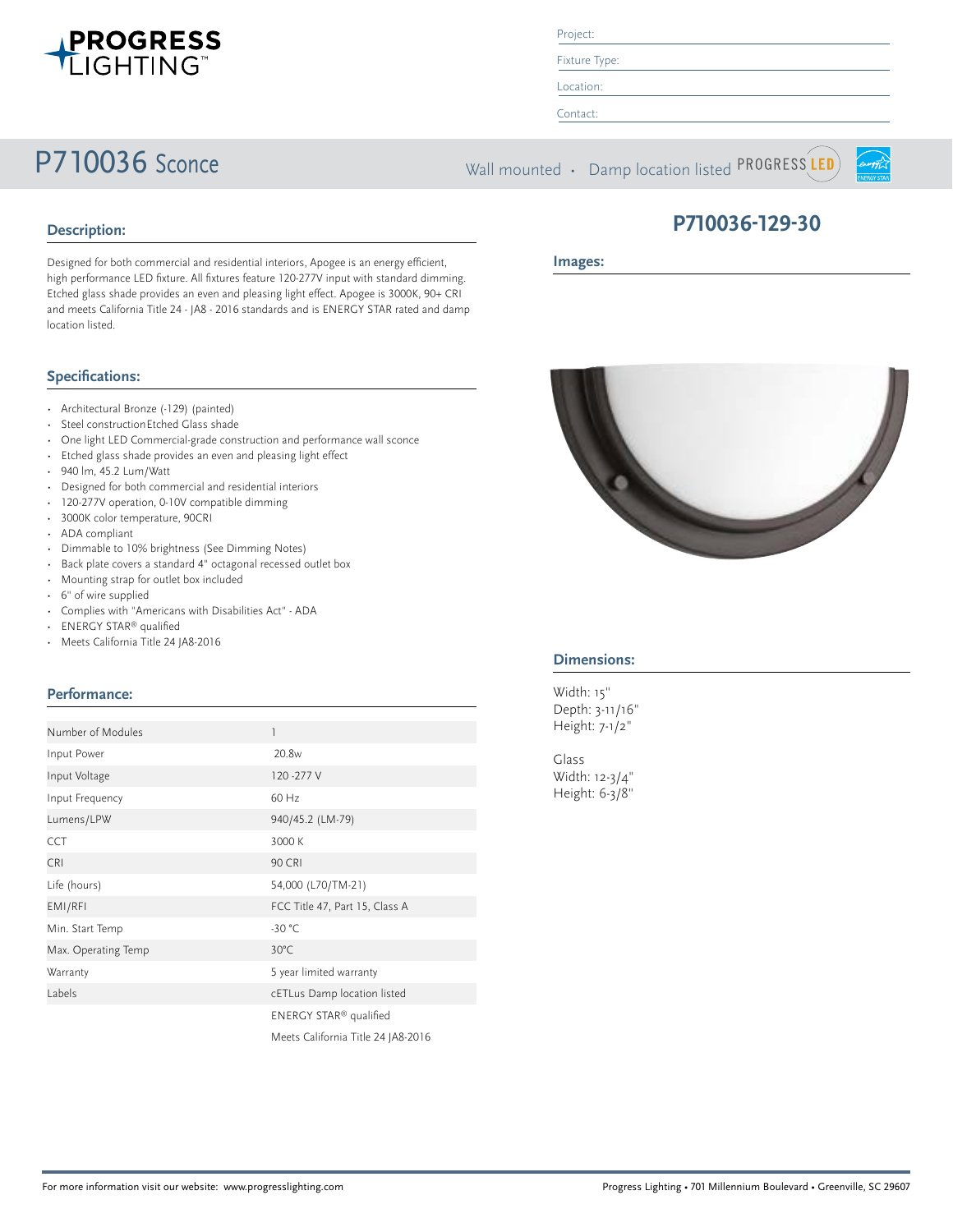

# P710036 Sconce Wall mounted • Damp location listed PROGRESS LED

**P710036-129-30**

 $\widehat{length}$ 

## **Photometrics:**

| <b>ELECTRICAL DATA</b>                              | P710036-129-30                 |
|-----------------------------------------------------|--------------------------------|
| Input Voltage                                       | 120 - 277 V                    |
| Input Frequency                                     | 60 Hz                          |
| Input Current                                       | 0.173A                         |
| Input Power                                         | 20.8                           |
| Power Factor                                        | $\geq 0.90$                    |
| THD                                                 | $< 20\%$                       |
| <b>EMI Filtering</b>                                | FCC Title 47, Part 15, Class A |
| Operating Temperature                               | $-30$ °C to 30°C               |
| Dimming                                             | Yes*                           |
| Over-voltage, over-current, short-circuit protected |                                |
| *See Dimming Notes for more information             |                                |

| P710036-129-30                      |
|-------------------------------------|
| LED Light Engine: 3000 K 90 CRI CRI |
| System Wattage: 20.8                |
| Fixture delivered lumens: 940       |
| Fixture Efficacy: 45.2              |



| <b>CANDELA DISTRIBUTION</b> |      |                     |             |                |                |    |
|-----------------------------|------|---------------------|-------------|----------------|----------------|----|
| <b>CANDELA</b>              |      | <b>DISTRIBUTION</b> |             |                | <b>FLUX</b>    |    |
| 0.0                         | 45.0 | 90.0                | 135.0 180.0 |                |                |    |
| 0                           | 65   | 65                  | 65          | 65             | 65             |    |
| 5                           | 82   | 77                  | 64          | 53             | 49             | 6  |
| 15                          | 117  | 101                 | 62          | 34             | 24             | 19 |
| 25                          | 150  | 123                 | 59          | 20             | 10             | 33 |
| 35                          | 180  | 142                 | 56          | 11             | 3              | 47 |
| 45                          | 205  | 157                 | 52          | 6              | ı              | 61 |
| 55                          | 223  | 168                 | 48          | 3              | $\overline{2}$ | 74 |
| 65                          | 235  | 173                 | 43          | ı              | 3              | 83 |
| 75                          | 239  | 174                 | 38          | $\overline{2}$ | 4              | 87 |
| 85                          | 236  | 169                 | 32          | 6              | 8              | 88 |
| 90                          | 231  | 165                 | 30          | 4              | 5              |    |
| 95                          | 225  | 160                 | 28          | 4              | 5              | 83 |
| 105                         | 210  | 149                 | 25          | 6              | 8              | 75 |
| 115                         | 191  | 135                 | 25          | 12             | 12             | 67 |
| 125                         | 173  | 124                 | 28          | 19             | 17             | 62 |
| 135                         | 150  | 132                 | 33          | 26             | 24             | 60 |
| 145                         | 177  | 212                 | 37          | 33             | 30             | 60 |
| 155                         | 268  | 313                 | 41          | 39             | 35             | 56 |
| 165                         | 340  | 178                 | 36          | 48             | 46             | 29 |
| 175                         | 45   | 35                  | 22          | 34             | 31             | 4  |
| 180                         | 15   | 15                  | 15          | 15             | 15             |    |

|          | ZONAL LUMEN SUMMARY |       |
|----------|---------------------|-------|
| ZONE     | LUMENS              | %FIXT |
| $O-3O$   | 58                  | 5.8   |
| $O - 4O$ | 105                 | 10.5  |
| 0-60     | 239                 | 24.1  |
| $O - 9O$ | 497                 | 50.1  |
| 90-120   | 225                 | 22.7  |
| 90-130   | 287                 | 28.9  |
| 90-150   | 407                 | 41.0  |
| 90-180   | 496                 | 49.9  |
| $O-18O$  | 993                 | 100.0 |